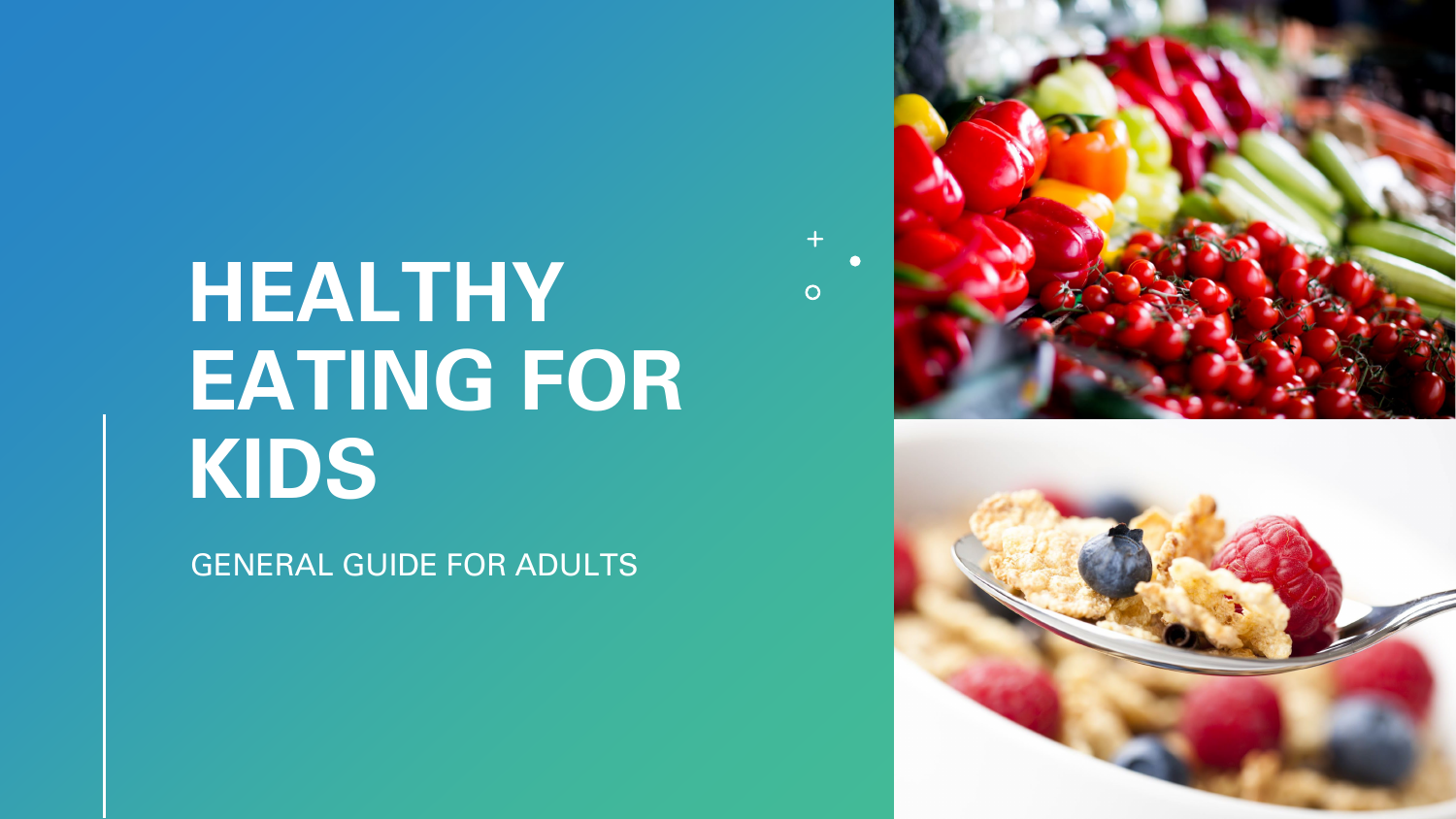#### Empower kids to build healthy eating habits now and into the future

Use the following tips to make every bite count!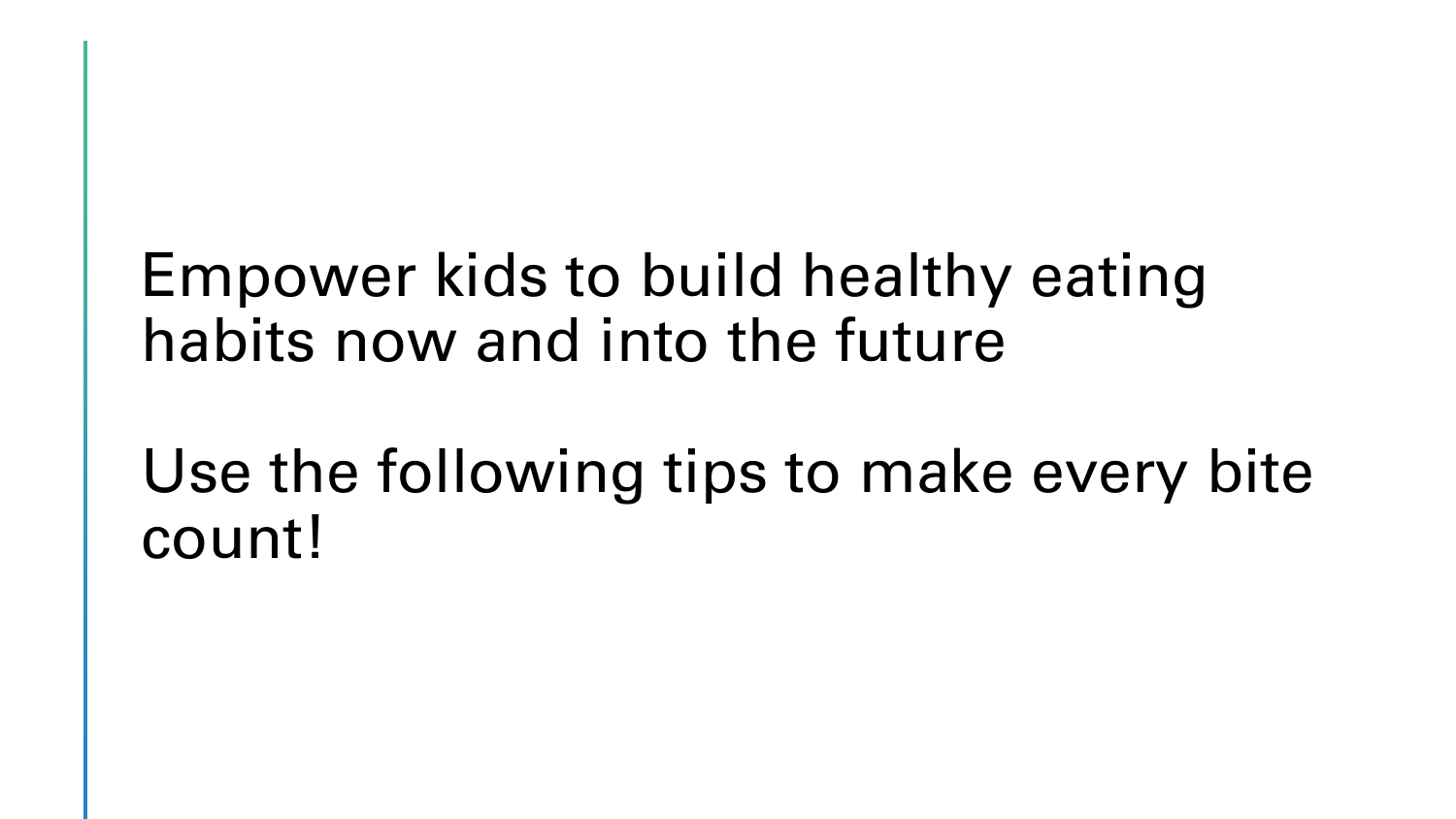#### OFFER VARIETY

- Include choices from each food group in meals and snacks during each day
	- Fruits, vegetables, grains, protein foods, and dairy and fortified soy alternatives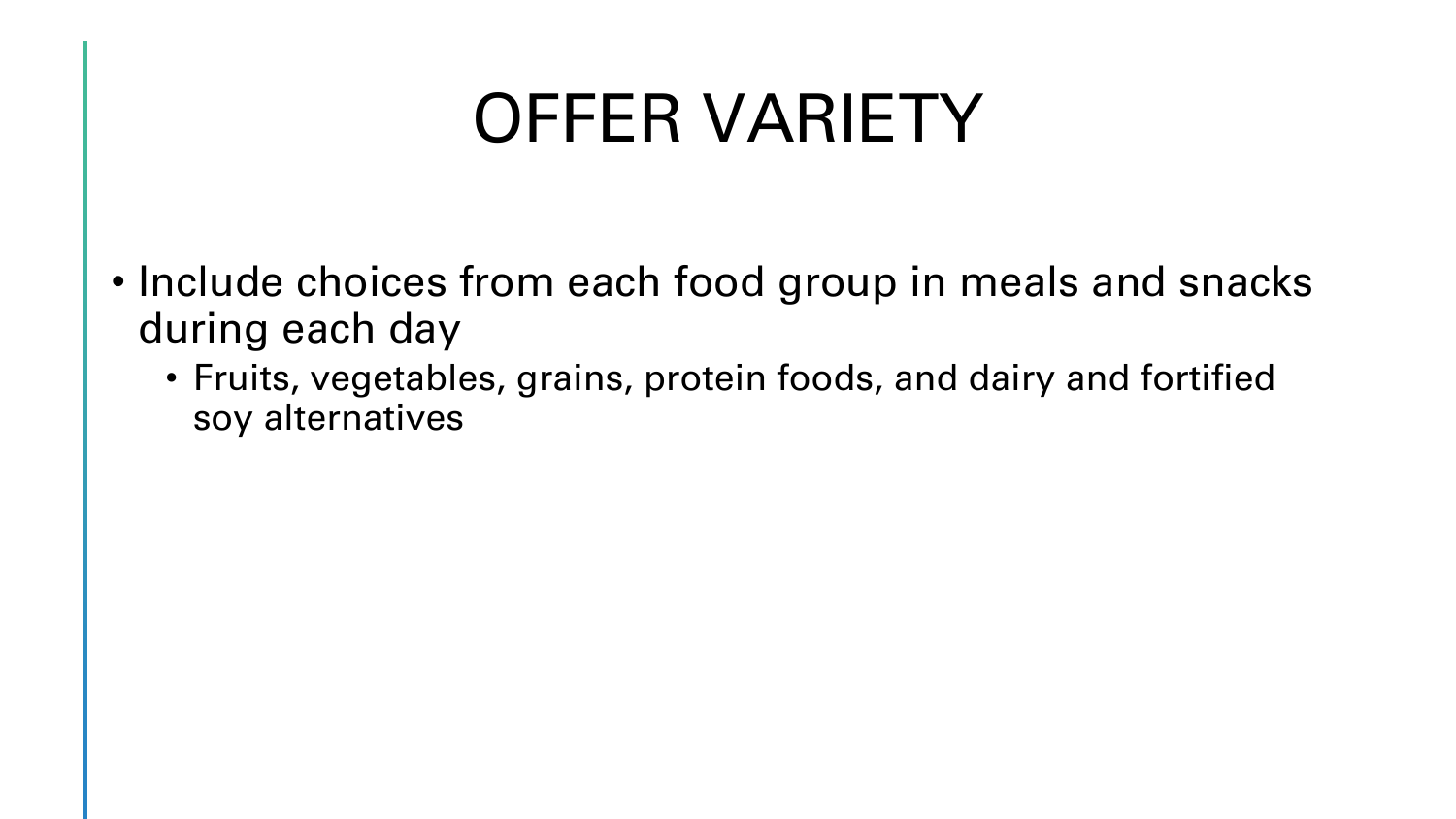# CONNECT AT MEALTIME

- Eat meals together whenever possible
- Turn off the TV and put away phones and tablets, so you can "unplug" in order to focus on healthy foods and each other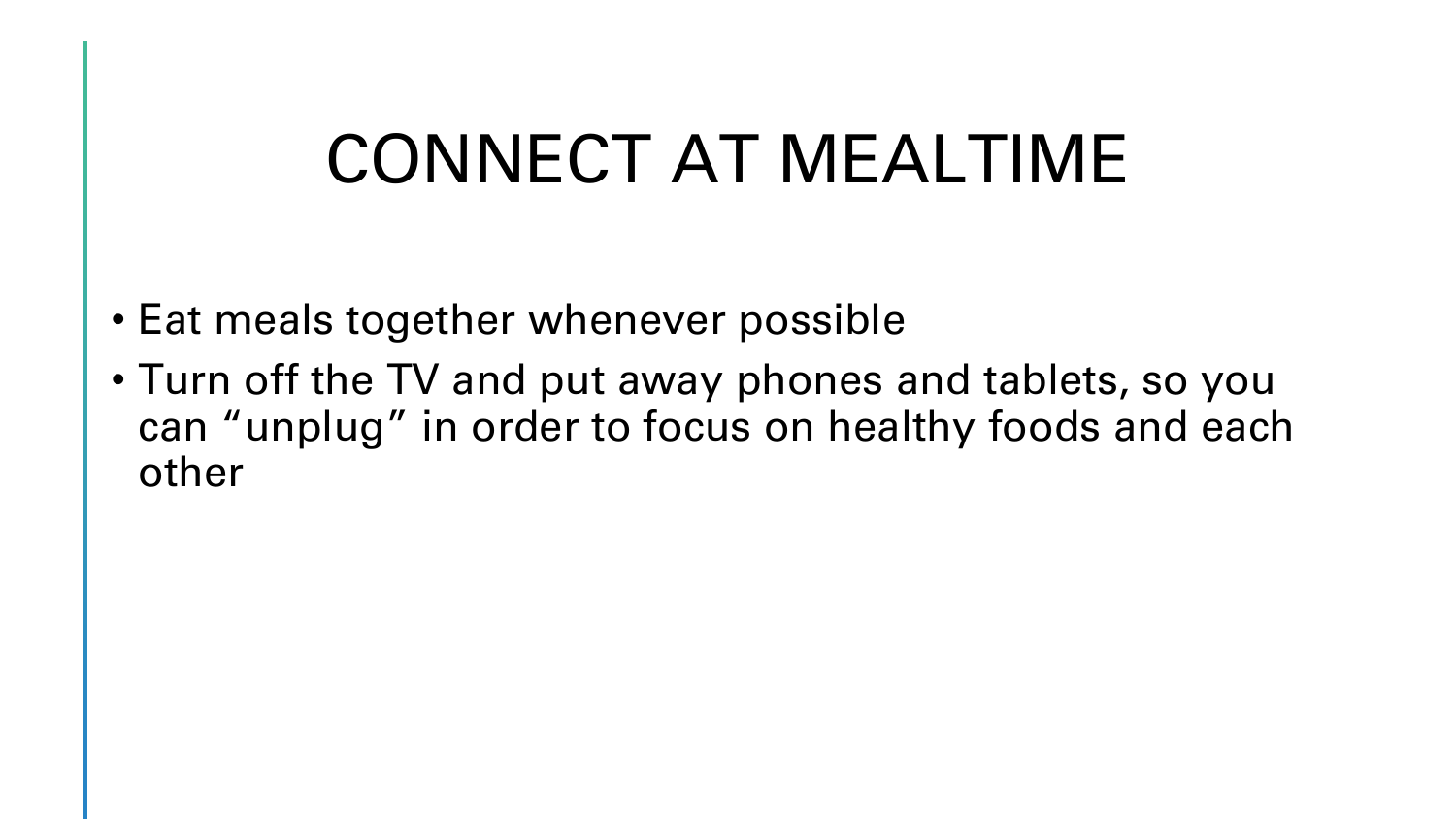# MAKE GOOD NUTRITION EASY

- Designate a reachable shelf or drawer in your fridge for your kids
- Stock it with cut up fruits and vegetables, yogurt, nut bars, and whole-wheat mini bagels and crackers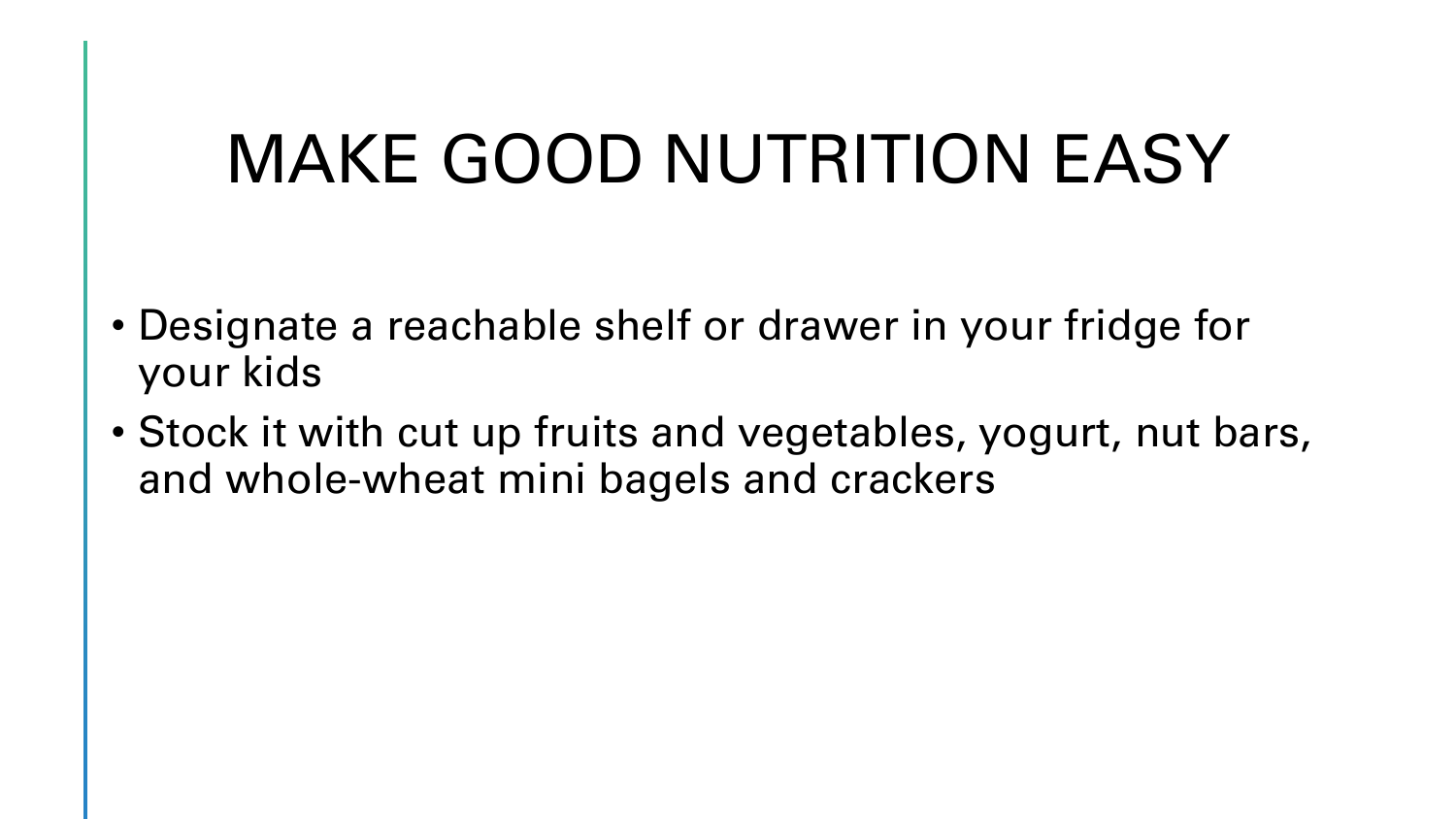# THINK ABOUT THEIR DRINKS

- Make water and low-fat or fat-free daily milk and fortified soy alternatives easy options to grab in your home
- Have ready-to-go containers filled and in the fridge to take on outings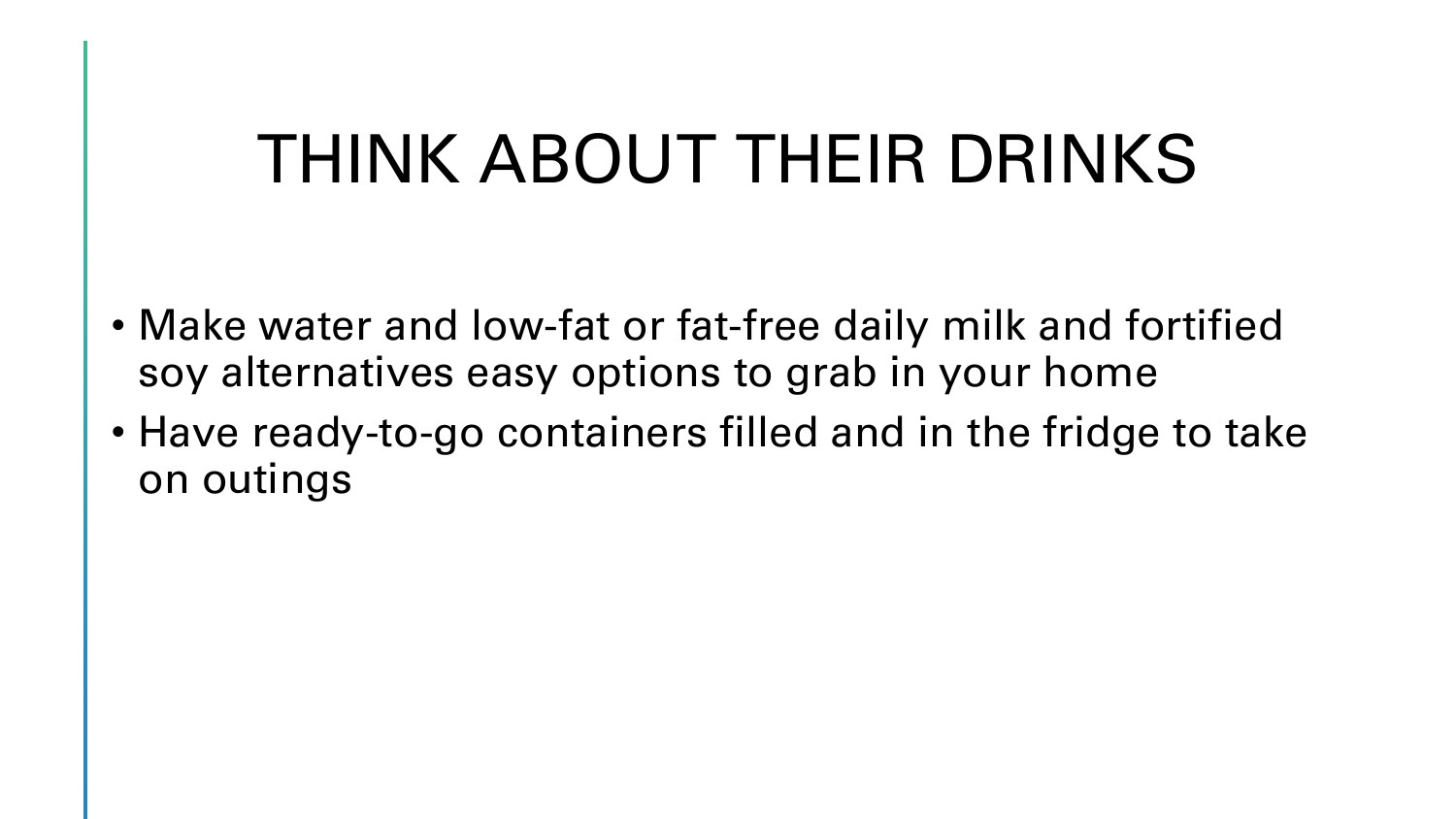# GET KIDS INVOLVED

- Depending on their age, kids can peel fruits, assemble salads, measure, scoop, and slice
- Let them create and make their own side dish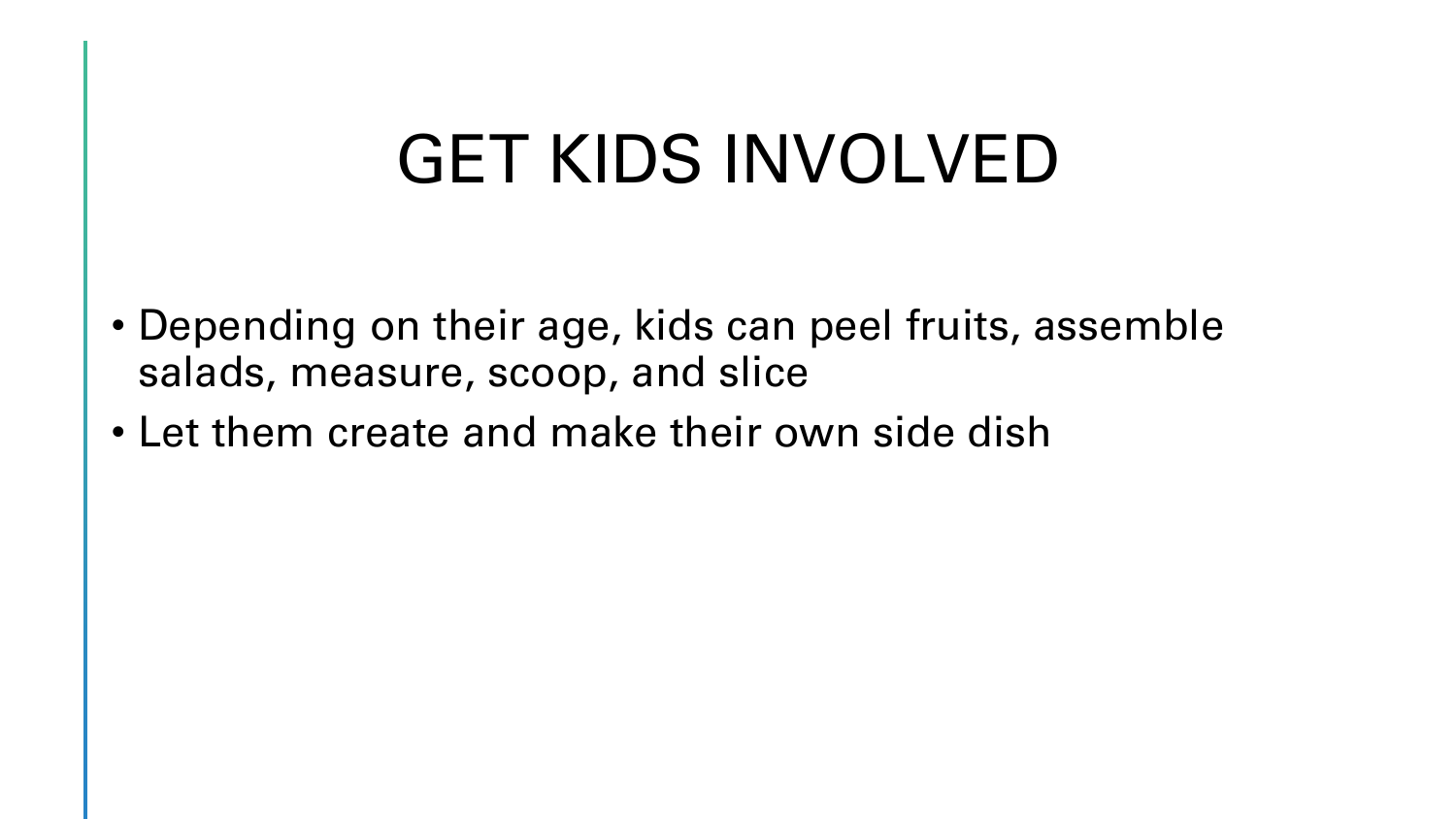# HAVE A SHOPPING BUDDY

- Let kids participate in grocery shopping online or in the store
- Reward them by letting them choose their favorite fruit or maybe a new one